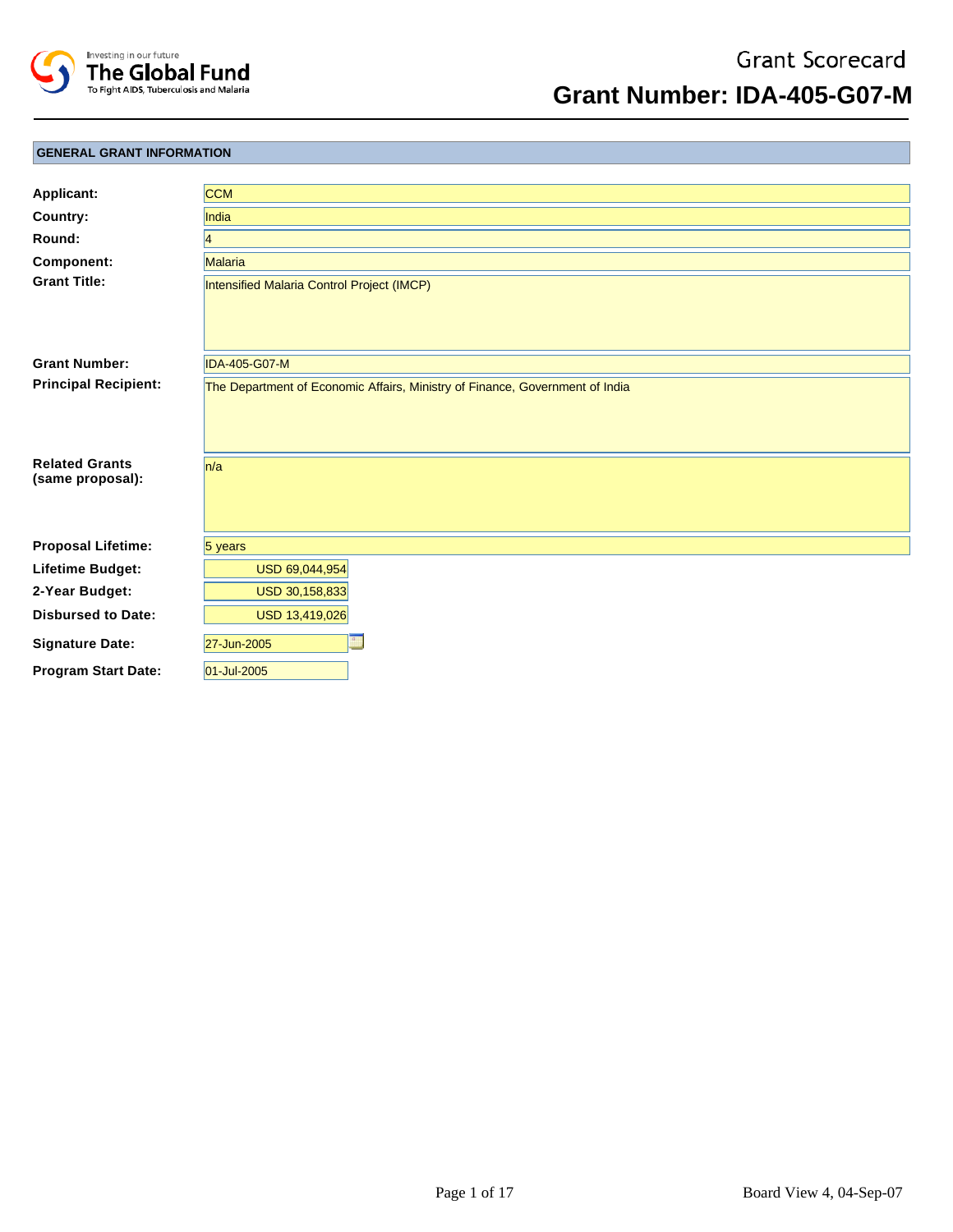

#### **A. SECRETARIAT PHASE 2 RECOMMENDATION**

| <b>Phase 2 Recommendation Category: Conditional Go</b>                           |              |
|----------------------------------------------------------------------------------|--------------|
| Incremental Phase 2 Amount<br><b>Recommended for Board Approval</b><br>$(USD):*$ | \$33,386,121 |
| <b>Euro Equivalency:</b>                                                         | € ∩          |

\*The maximum funding amount available for Phase 2 of each proposal shall be the sum of the incremental amount approved by the Board and the amount of any funds approved for Phase 1 that have not been disbursed by the Global Fund at the end of the Phase 1 period

### **Rationale for Recommendations:**

#### Program performance:

Overall, the program has achieved good results against targets. The program met or exceeded expectations in a number of key activities. These include:

- 107,111 cases of severe and complicated malaria treated with artemisinine injections (286% of target);
- 156,189 cases of uncomplicated malaria treated with artemisinine therapy (90% of target); and
- 2,544,882 households owning at least 2 bed nets (ITNs) have been treated with insecticides (100% of target).

There has also been good performance in the majority of capacity building and training activities, which sets a strong foundation for scale up in Phase 2.

The only area of programmatic concern relates to the number of ITNs distributed in Phase 1 to date. At the time of Phase 2 review only 36% of the target had been achieved for this activity. This has been attributed to procurement delays resulting from (i) procedural delays related to World Bank processes, (ii) recruitment of an international procurement agent and (iii) tender cancellation based on complaints received against an approved ITN supplier. The procurement department, Empowerment Procurement Wing, of the Ministry of Health and Family Welfare (MoHFW) is now undergoing capacity building with technical assistance from Crown Agents funded by World Bank and DFID. An international procurement agent has also been appointed who started work from June 2007. Notwithstanding, the ITN related low performance to date has compelled the Secretariat to include a condition to this recommendation that requires the purchase and distribution to households of at least 80% of targeted ITNs by June 30, 2008. The implementing entity the National Vector Borne Disease Control Program (NVBDCP) of the Ministry of Health and Family Welfare NVBDCP has confirmed that 2.2 million ITNs have been procured and will be distributed by September 2007. For the first time, NVBDCP has also decided to introduce LLIN as a pilot program.

#### Program management and governance:

The Principal Recipient (PR) is the Department of Economic Affairs of the Ministry of Finance, but the implementing entity is NVBDCP. NVBDCP faced a number of start-up challenges in Year 1, largely related to procurement of health products and staff recruitment. These challenges were further accentuated by the fact that this malaria grant was the first of its kind to cover 10 of the most challenging states to implement activities in India. Realizing these challenges, the PR has been proactive in arranging the necessary technical assistance from organizations such as WHO, World Bank, DFID, and Crown Agents. The PR's management team has also been strengthened only recently with the appointment of a new Director and additional staff. In order to improve oversight of program implementation, a very senior Ministry of Health official (an Additional Secretary) has been tasked to lead regular program review and ensure acceleration of implementation. Additional input from the Secretariat has mobilized WHO support and political commitment to further accelerate implementation. The latest results have been promising with a significant improvement in implementation, particularly over the last six months. Nevertheless, for implementation to proceed at an optimum pace in Phase 2, the PR still requires further technical capacity to reinforce its management systems.

The PR has good systems in place to disburse funds to sub-recipients (SRs) and to ensure unimpeded implementation. However, the PR needs to strengthen SR financial reporting and its own monitoring of the programmatic performance of the state SRs. The current low-level of monitoring could potentially result in inaccurate information regarding each state's performance, which in turn could lead to improper utilization of grant funds in Phase 2. Accordingly, NVBDCP has initiated steps to strengthen M&E at the state level, including districts.

There is concern regarding the program's compliance with the Global Fund's procurement Quality Assurance policy. For example, ACTs classified as C2 were procured when in fact C1 classified ACTs were available. In addition, no notification of this was made to the Secretariat and consequently no testing was organized. The Secretariat has an established process in place to address such breaching of PSM policy and the PR will be notified in due course. Accordingly, the Secretariat includes a condition to this recommendation to strengthen procurement practices and to address procurement systems improvement and compliance with Global Fund requirements (refer to page 3 below for details).

The CCM has strong multi-sectoral representation. In Phase 2, it will be focusing on improving its grant oversight responsibility. Detailed plans have been developed to improve overall CCM oversight of the programs.

The Secretariat classifies this Request as a "Conditional Go". Prior to and during Phase 2, the PR will be required to fulfill the suggested conditions and time bound actions as stated on page 3 of this Grant Score Card.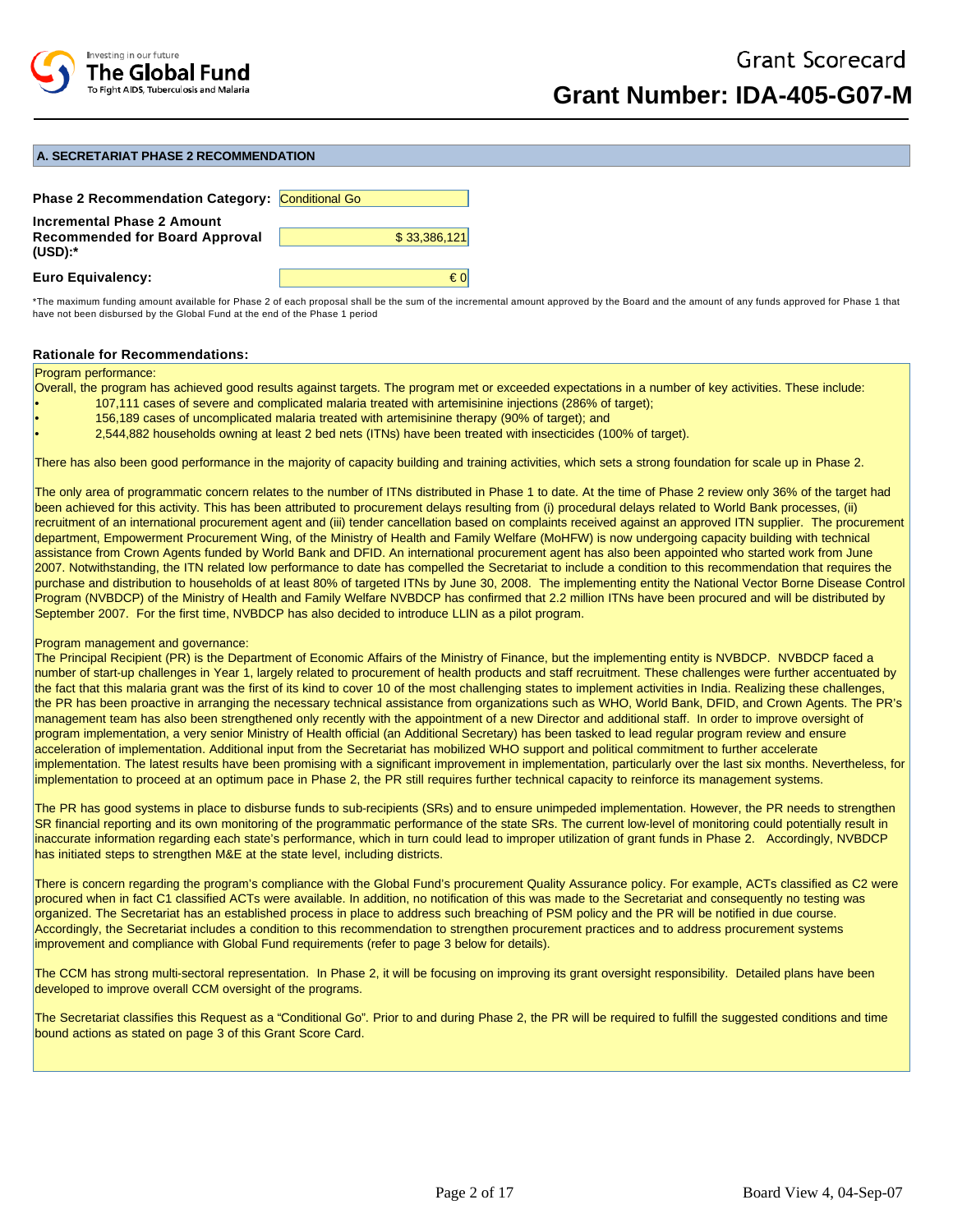

## **Rationale for Phase 2 Recommended Amount :**

In light of programmatic and financial performance to date, the Secretariat concludes that an amount of US\$50,125,928 (90% of total proposal amount) is appropriate for the entire program. The PR has certain committed expenditures which will be met from undisbursed funds of US\$16,739,807 of Phase 1. In order to ensure full implementation of phase2 activities, the Secretariat recommends to the Board to commit an incremental Phase 2 funding amount of US\$33,386,121 for this program.

| <b>SUGGESTED TIME-BOUND ACTIONS</b>                                                    |                                                                                                                                                                                                                                                                                                                                                                                                                                                                                                                                                         |                |  |  |  |  |
|----------------------------------------------------------------------------------------|---------------------------------------------------------------------------------------------------------------------------------------------------------------------------------------------------------------------------------------------------------------------------------------------------------------------------------------------------------------------------------------------------------------------------------------------------------------------------------------------------------------------------------------------------------|----------------|--|--|--|--|
| <b>ISSUES</b>                                                                          | <b>DESCRIPTION OF TIME-BOUND ACTIONS</b>                                                                                                                                                                                                                                                                                                                                                                                                                                                                                                                |                |  |  |  |  |
| <b>CONDITIONS</b>                                                                      | <b>CONDITIONS</b>                                                                                                                                                                                                                                                                                                                                                                                                                                                                                                                                       |                |  |  |  |  |
| 1. PSM / Quality Assurance weaknesses.                                                 | 1. Prior to signing the Phase 2 extension, the PR shall deliver to the<br>Global Fund a PSM plan for approval by the Global Fund. The plan shall<br>include activities that will ensure PR compliance with Global Fund<br>requirements and accelerated procurement of all products. The plan shall<br>also address the changes to the implementation plans compared to the<br>proposal in terms of switching from ITNs to LLITNs. The PSM plan will<br>include a summary of what has been procured to date and what is planned<br>under Phase 2 period. | <b>Delete</b>  |  |  |  |  |
| 2. Underachievement of bed-net related targets.                                        | 2. By not later than 30 August 2008, the Principal Recipient shall deliver<br>evidence that it has distributed 4,000,000 ITNs as at 30 June 2008 (80% of<br>the target in the proposal for Year 3). Failing which the grant amount shall<br>be reduced accordingly.                                                                                                                                                                                                                                                                                     | <b>Deletel</b> |  |  |  |  |
| <b>TIME BOUND ACTIONS</b>                                                              | <b>TIME BOUND ACTIONS</b>                                                                                                                                                                                                                                                                                                                                                                                                                                                                                                                               |                |  |  |  |  |
| 1. The program has weak technical capacity at the state level                          | 1. The Principal Recipient shall provide evidence to the Global Fund by not<br>later than 31 October 2007 that it has entered into an agreement with a<br>technical assistance provider for support to the Program.                                                                                                                                                                                                                                                                                                                                     | Delete         |  |  |  |  |
| 2. Unfulfilled recruitment of necessary personnel, particularly at district<br>levels. | 2. By not later than:                                                                                                                                                                                                                                                                                                                                                                                                                                                                                                                                   |                |  |  |  |  |
|                                                                                        | (a) 31 December 2007, the Principal Recipient shall provide evidence that<br>it has appointed, under terms of reference acceptable to the Global Fund,<br>a sufficient number of people to implement the Program; and                                                                                                                                                                                                                                                                                                                                   | <b>Delete</b>  |  |  |  |  |
|                                                                                        | (b) 30 June 2008, the Principal Recipient shall provide evidence that it has<br>completed training of all staff.                                                                                                                                                                                                                                                                                                                                                                                                                                        |                |  |  |  |  |
| 3. The program have weak monitoring system at the state and district level.            | 3. By not later than 30 November 2007, the NVBDCP shall complete M&E<br>Systems Strengthening Tool and update the national M&E plan.                                                                                                                                                                                                                                                                                                                                                                                                                    | <b>Deletel</b> |  |  |  |  |
|                                                                                        |                                                                                                                                                                                                                                                                                                                                                                                                                                                                                                                                                         | Add            |  |  |  |  |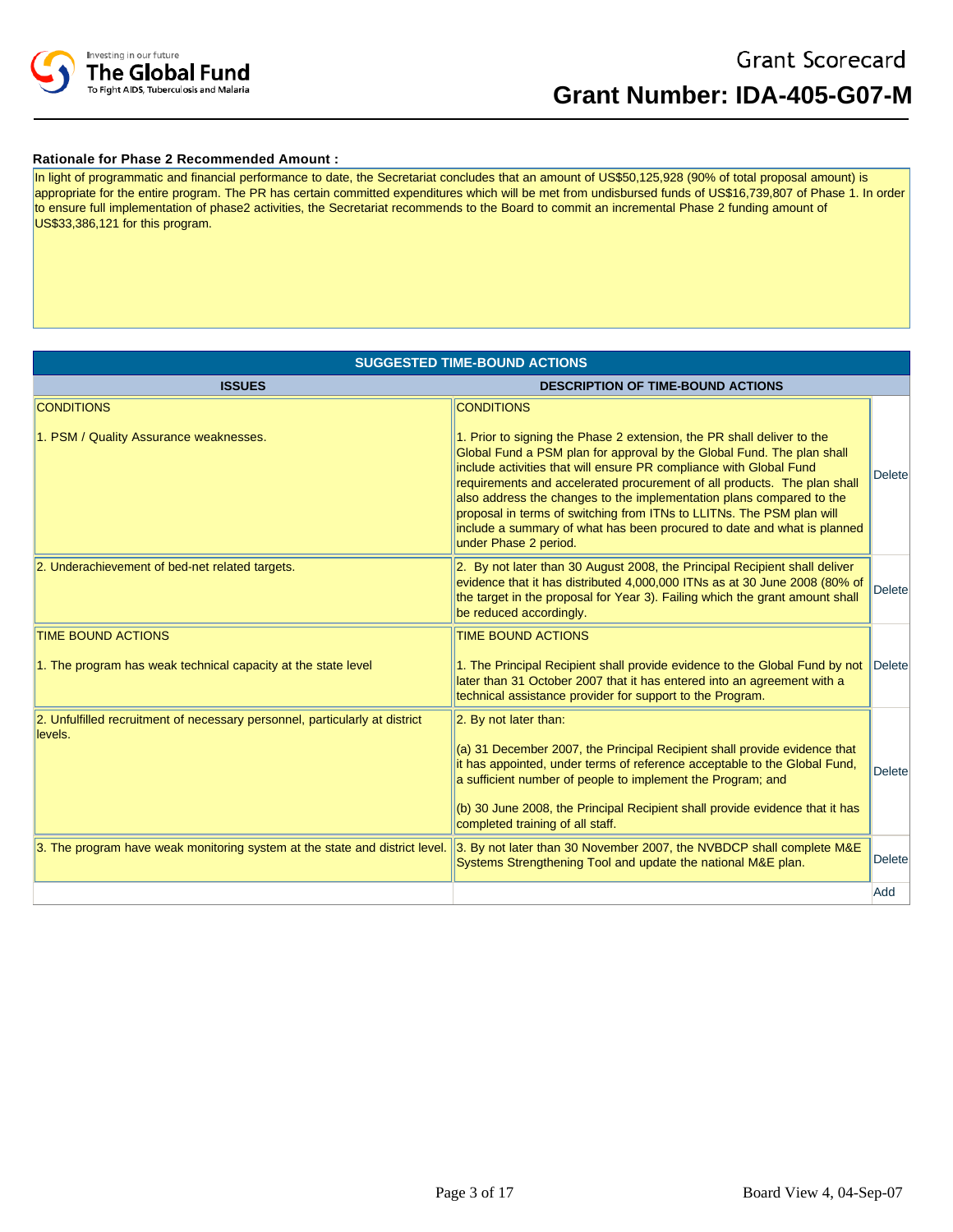

## **B. PHASE 2 BUDGET AND IMPLEMENTATION ARRANGEMENTS**

#### **1. Estimated funds available for Phase 2**

|                                               | Year 3          | Year 4         | Year 5'        |
|-----------------------------------------------|-----------------|----------------|----------------|
| Original Phase 2 Adjusted Proposal Amount (*) | USD 16,918,082∥ | USD 10,646,898 | USD 11,321,141 |

(\*) Adjustments to the original Board approved proposal amount may be a consequence of TRP review and grant negotiation before Phase 1.

| <b>Particulars</b>                                     | <b>Total</b>   |
|--------------------------------------------------------|----------------|
| Original Phase 2 Ajusted Proposal Amount (table above) | USD 38.886.121 |
| Expected undisbursed amount at the end of Phase 1      | USD 16,739,807 |
| Estimated Maximum Phase 2 Amount                       | USD 55.625.928 |

#### **2. Phase 2 Budget and Recommended Amount**

|                                                  | Year <sub>3</sub> | Year 4         | Year 5         | <b>Total Phase 2</b><br><b>Amount</b> | % of maximum<br><b>Phase2 Amount</b> | <b>Incremental</b><br><b>Phase 2 Amount</b> | % of original<br>Phase 2 Proposal<br><b>Amount</b> |
|--------------------------------------------------|-------------------|----------------|----------------|---------------------------------------|--------------------------------------|---------------------------------------------|----------------------------------------------------|
| CCM Request(**)                                  | USD 16,870,366    | USD 16,155,975 | USD 16,302,497 | USD 49,328,838                        | 89%                                  | USD 32,589,031                              | 84%                                                |
| <b>Global Fund</b><br>Recommendation<br>$^{(*)}$ | USD 21,524,159    | USD 14,227,623 | USD 14,374,146 | USD 50,125,928                        | 90%                                  | USD 33,386,121                              | 86%                                                |

(\*\*) Including any partial or total roll-over into Phase 2 of undisbursed Phase 1 amounts.

## **1. Does the Phase 2 Budget include a material amount of un-disbursed Phase 1 funds?**

## in Yes in No

**If yes, please explain how the CCM anticipates that these extra funds will be absorbed in Phase 2 (e.g. increased scope of activities, increased targets, activities initially planned during Phase 1 to be undertaken in Phase 2, unanticipated increases in program costs, etc.)** 

The original Phase 2 budget amounted to US\$38,885,120. The un-disbursed fund amounts to US\$16,739,807. However, PR proposes to carry forward US\$ 10,443,717 from Phase 1 to Phase 2. Accordingly, the revised Phase 2 budget amounts to US\$49,328,837.

Budget allocation for the activities Human Resources, Drugs, Planning and Administration has been increased whereas budget allocation for the activities Training, Commodities & Products and Others has been revised downwards.

#### **2. Is the budget within the permitted maximum?**

in Yes in No

The budget is within the Phase 2 upper limit of US\$55,625,928.

#### **3. Is the budget in line with:**

### **3.1. Usage of funds in Phase 1?**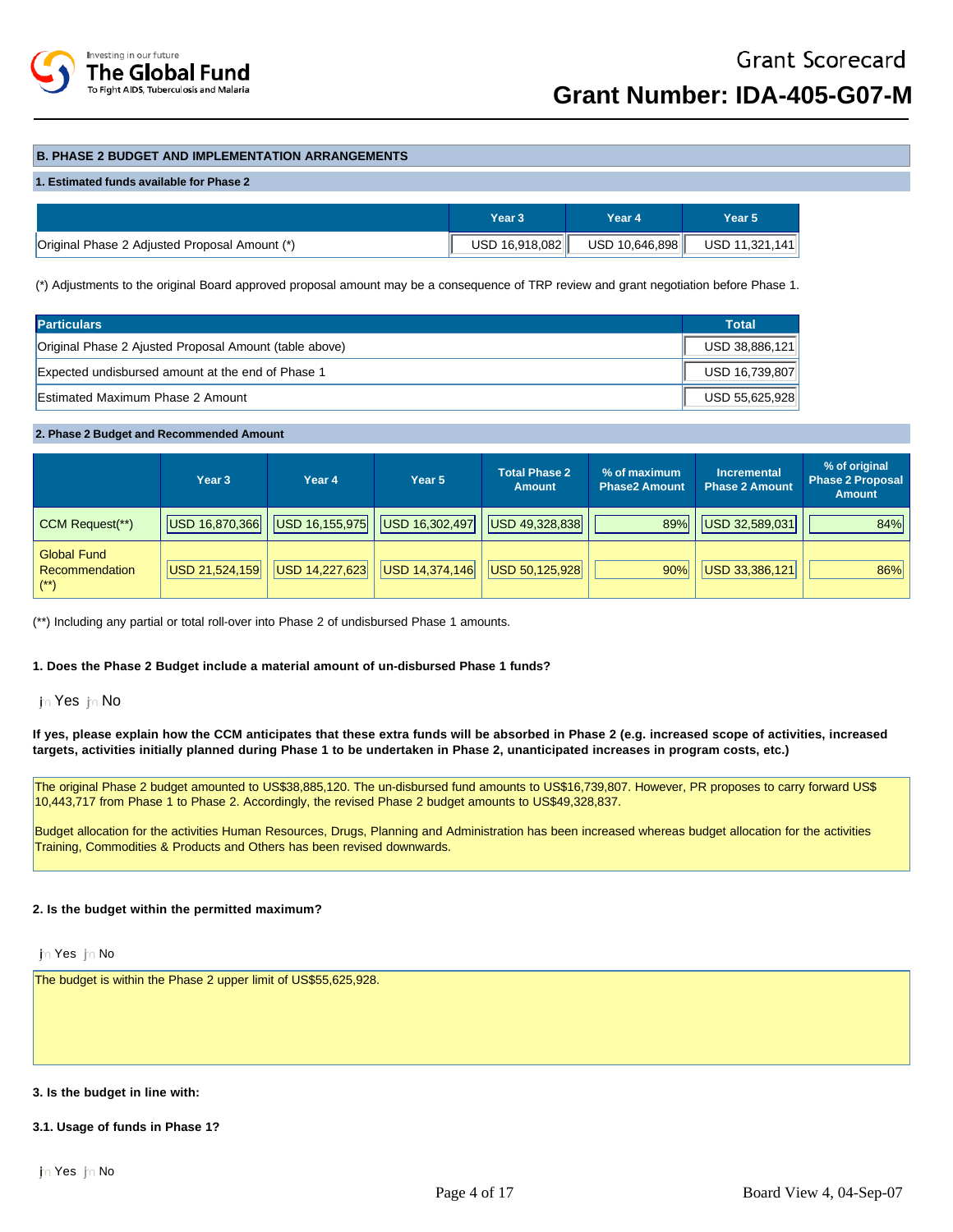

Budget till March 31, 2007 amounts to US\$28,368,507 while expenditure reported against the said budget amounts to US\$10,432,979 (US\$9,091,684 at PR level and US\$1,341,295 at SRs level); representing only 37% utilization.

Beyond this, committed expenditure of US\$7,930,950 as also projected expenditure for Q8 amounting to US\$1,790,326 has been provided for. The total Phase 1 expenditure totals to US\$20,154,255 against a budget of US\$30,158,833, representing 67% utilization.

Over all utilization till March 31, 2007 is significantly low than amount budgeted for. LFA was advised that due to certain administrative issues, PR could not recruit the budgeted staff. Also, procurement under GFATM for IMCP was merged with the World Bank assisted program VBDCP. There was a considerable delay by in getting the World Bank approval for the procurement of Bed nets; resulting in less expenditure under 'Commodities and Drugs.'

Low expenditure is primarily attributable to slow implementation of the activities. Supply of mosquito bed nets had been delayed on account of procedural formalities and complains received against the approved suppliers. There has been overall delay in procurement process as the commodity procurement under the IMCP was merged with the proposed World Bank assisted Vector Borne Disease Control Program (VBDCP). Thus delay in approval of the World Bank for retro-active financing of commodity procurement under the proposed VBDCP led to overall delay in initiating procurement process. It was advised that 25 out of 50 sanctioned posts have already been approved by the Ministry and for the balance, approval under process.

## **3.2. Anticipated program realities for Phase 2?**

### jn Yes jn No

Considering that Phase 1 was for two years whereas Phase 2 is for 3 years and ramp up in terms of targets is going to happen in Phase 2 with larger targets to achieve (including shortfalls of Phase 1). The budget for Phase 2 seems reasonable give the objectives and targets.

However, it may be noted that differences between the targets of the work plan and those projected in the budget have been observed. LFA for its computations, have considered the figures provided in the budget. The PR may be requested to reconcile the variance in the Attachment 3 to annexure A.

#### **4. Do the budget and workplan show sufficient detail (including key budget assumptions)?**

#### in Yes in No

Human Resources: Government of India norms: Copy of GOI norms was not made available. However, since all expense incurred on payment of salaries is through a government missionary (Pay and accounts office). Every release of payment has to be within the salary structures laid down and duly authorized through a sanction. The HR expenditure has therefore been estimated based on the prevailing scales which LFA found to be reasonable. Commodities: Lowest purchase price: Even though the LPP was not made available to LFA, release of payments for any procurement by the GOI was based on elaborate purchase procedures. In case of non compliance of the same, funds by the government cannot be released.

#### **5. Are there any other comments on the budget?**

#### in Yes in No

The budget is being currently revised to reflect the WHO TA, procurement of LLINs, strengthening M&E at district and central level, and other issues and verified by the LFA.

#### **6. Please comment on any changes or proposed changes in implementation arrangements.**

Implementation arrangements remain the same. Much stronger support is expected from the technical partners. WHO will be providing TA and assisting with the emergency procurement. Synergy and close coordination will be ensured with the forthcoming World Bank assisted USD 200 mln Vector Borne Disease Control Project.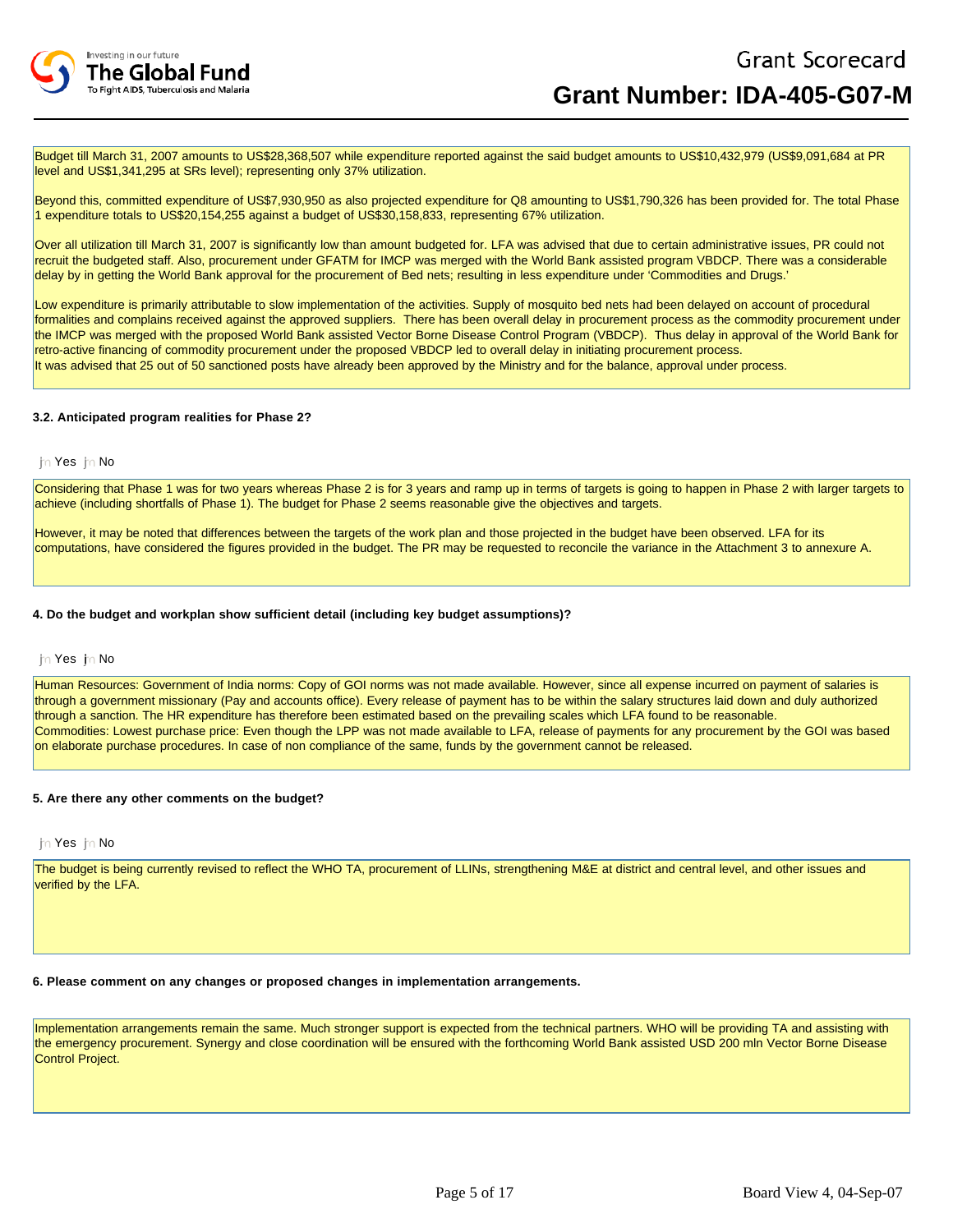

## **C. PROGRAM DESCRIPTION AND GOALS**

### **1. Program Description Summary**

The project aims to build capacities of the provincial health departments of the ten States of Assam, Arunachal Pradesh, Meghalaya, Mizoram, Manipur, Nagaland, Tripura, West Bengal, Jharkhand and Orissa. The population of the area covered by this Program represents about 10% of the total population of the country but represents 25% of the total malaria cases in the country and 47% of all deaths due to malaria in the country. The main components are: (i) training of existing laboratory technicians in the public, private and voluntary sectors to improve access to diagnosis and treatment; (ii) use of Rapid Diagnostic Test (RDT) kits in remote or sparsely populated areas where laboratory services are not available; (iii) supply of anti-malarial drugs and bed nets, and insecticides for bed net treatment; (iv) provision of artemisinine combination therapy (ACT) in drug resistant areas; (v) promotion and use of larvivorous fishes; (vi) establishment of a community-based drug distribution mechanism; (vii) selective insecticidal residual spray, and (viii) conducting malaria control awareness and education programs. There interventions are done through the public health sector as well as in partnership with the civil society organizations. Confederation of Indian Industries (CII), Associated Chambers of Commerce and Industry of India (ASSOCHAM), medical professional bodies, NGOs/CBOs, and Women Self Help Groups(WSHGs) are involved.

The Program scales up existing successful interventions currently funded under the World Bank's Enhanced Malaria Control Program (EMCP).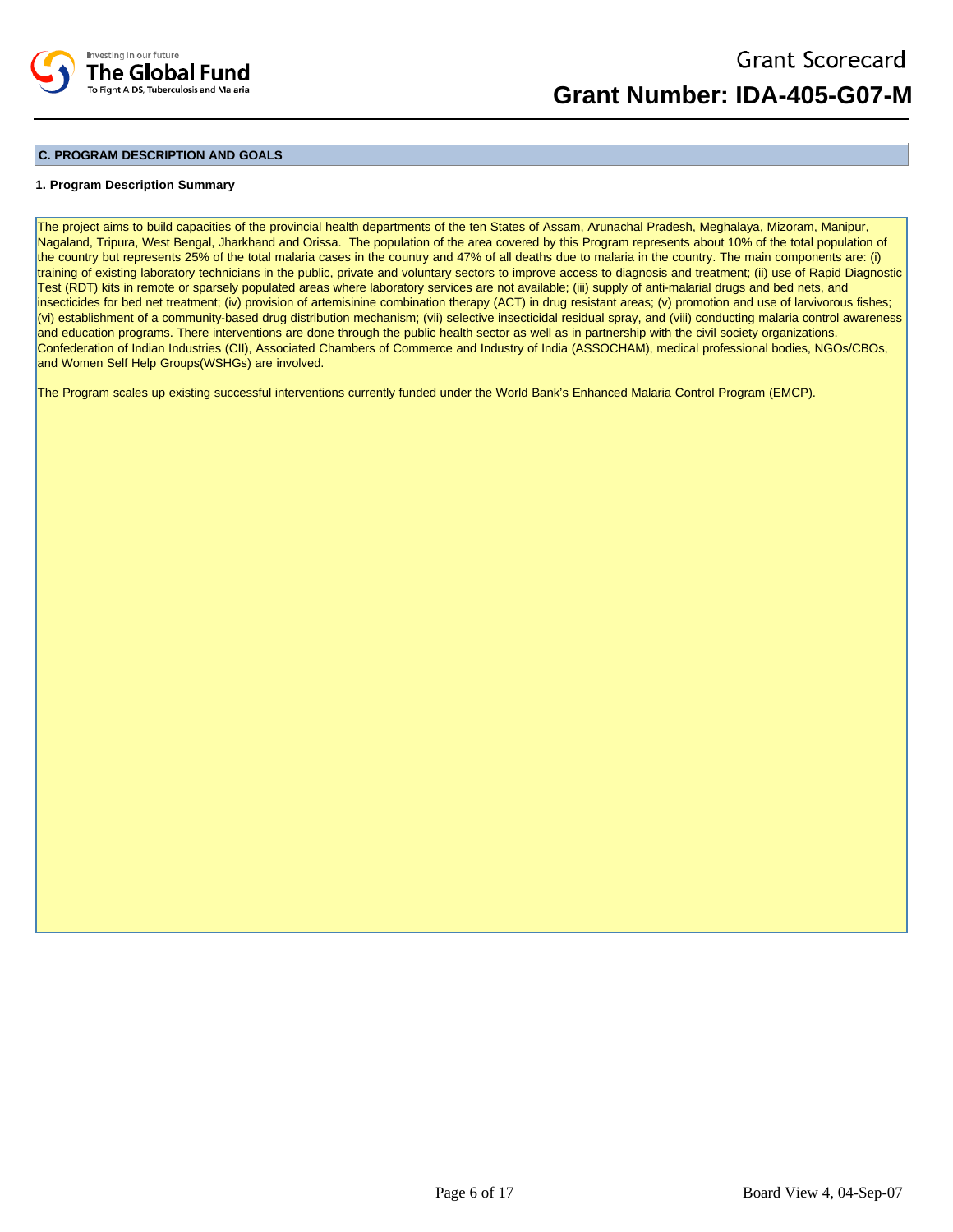

## **PROGRAM GOALS AND IMPACT INDICATORS**

| Goal             | To reduce malaria morbidity in the 100<br>million population in the Ten States by                                       | <b>Baseline</b>          |             | Target |                             |     |     |                                         |
|------------------|-------------------------------------------------------------------------------------------------------------------------|--------------------------|-------------|--------|-----------------------------|-----|-----|-----------------------------------------|
|                  | 30% and mortality by 50% within five<br>years.                                                                          | Value                    |             |        |                             |     |     | Date Year 1 Year 2 Year 3 Year 4 Year 5 |
| Impact indicator | Annual parasite incidence-annual number of<br>laboratory confirmed malaria cases per 1000<br>population in target areas | 4.6                      | 2002        | N/A    | N/A                         | N/A | N/A | 3                                       |
| Impact indicator | Incidence of clinical malaria cases (reported) in<br>target areas.                                                      | 461.083                  | 2002        | N/A    | N/A                         | N/A | N/A | 322,758                                 |
| Goal             |                                                                                                                         | <b>Baseline</b>          |             | Target |                             |     |     |                                         |
|                  |                                                                                                                         | Value                    | Date        |        | Year 1 Year 2 Year 3 Year 4 |     |     | Year <sub>5</sub>                       |
| Impact indicator | Number of deaths due to malaria (in target areas)                                                                       | 464                      | 2002        | N/A    | N/A                         | N/A | N/A | 232                                     |
|                  | Impact indicator Percentage of households owning at least one ITN                                                       | 40% usage<br>of bed nets | 2002-<br>03 | N/A    | N/A                         | 50  | N/A | 60                                      |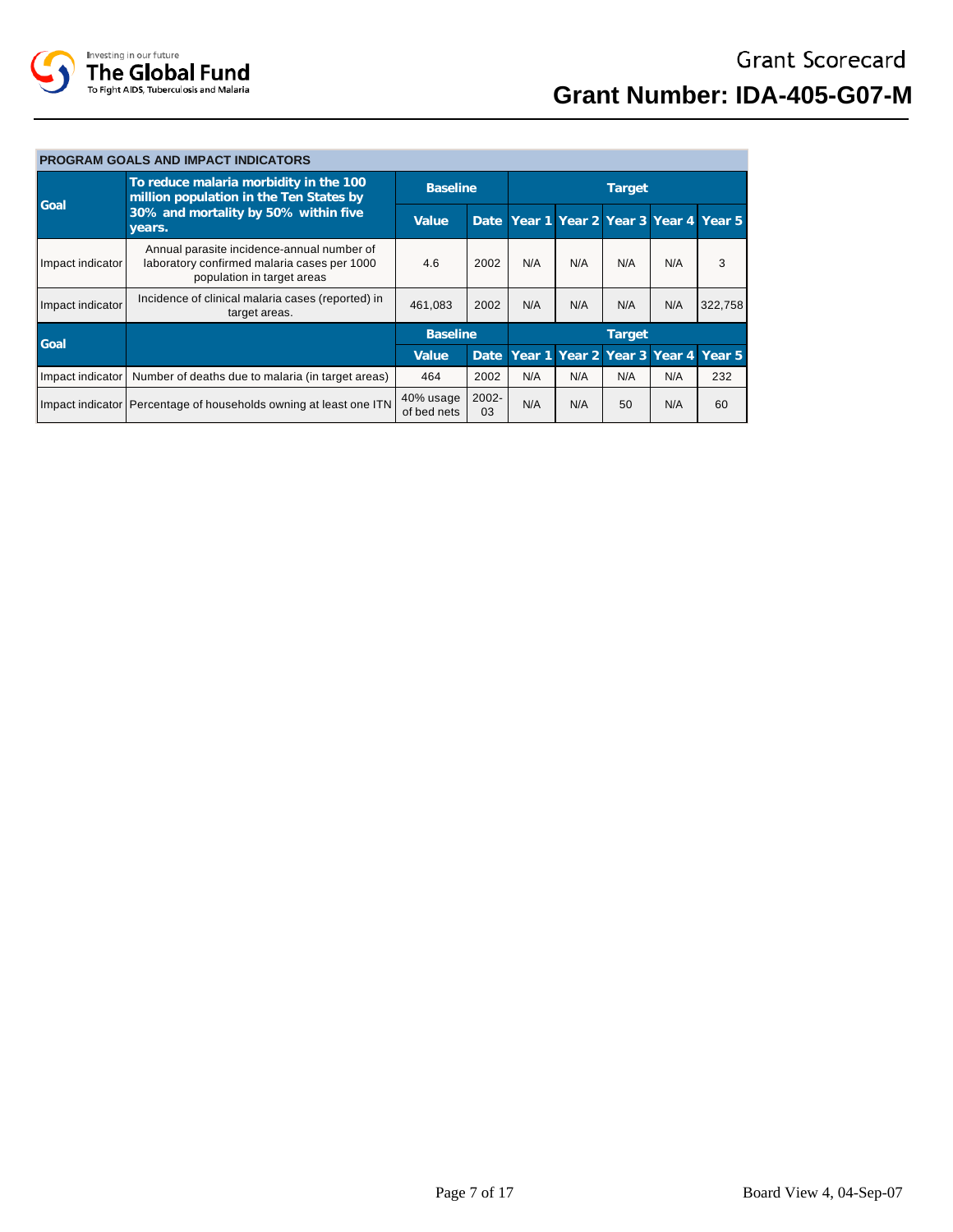

## **D. SUMMARY OF Y1-2 GRANT PERFORMANCE**

| 1. Overall Grant Rating | This section contains the assessment of performance by service delivery area (SDA). Each grant is structured into goals, objectives, and<br>SDAs.                                                                                                                                                                                                                                                                                                                                                                 |
|-------------------------|-------------------------------------------------------------------------------------------------------------------------------------------------------------------------------------------------------------------------------------------------------------------------------------------------------------------------------------------------------------------------------------------------------------------------------------------------------------------------------------------------------------------|
| <b>B1. Adequate</b>     | • Goals are broad and overarching and will typically reflect national disease program goals. The results achieved will usually be the<br>result of collective action undertaken by a range of actors. Examples include "Reduced HIV-related mortality", "Reduced burden of<br>tuberculosis", "Reduced transmission of malaria".                                                                                                                                                                                   |
|                         | • Objectives describe the intention of the programs for which funding is sought and provide a framework under which services are<br>delivered. Examples linked to the goals listed above include "To improve survival rates in people with advanced HIV infection in four<br>provinces", "To reduce transmission of tuberculosis among prisoners in the ten largest prisons" or "To reduce malaria-related morbidity<br>among pregnant women in seven rural districts".                                           |
|                         | • SDAs describe the key services to be delivered to achieve objectives. The service delivery area is a defined service that is provided.<br>Examples for the objectives listed above include "Antiretroviral treatment and monitoring for HIV/AIDS", "Timely detection and quality<br>treatment of cases for Tuberculosis" or "Insecticide-treated nets for Malaria". A standard list of service delivery areas agreed and used<br>by international partners is contained in the Monitoring & Evaluation Toolkit. |
|                         | The table below lists the objectives for this grant (numbered for easy reference and for linking with the SDAs). The "Goal Number"<br>column indicates which goal each objective is linked to.                                                                                                                                                                                                                                                                                                                    |

| Objective Number | <b>Objective Description</b>                                                                                         | Goal Number |
|------------------|----------------------------------------------------------------------------------------------------------------------|-------------|
|                  | Increasing access to rapid diagnosis and treatment in remote and inaccessible areas through community participation. |             |
|                  | Malaria Transmission Risk Reduction through integrated vector control                                                |             |
|                  | Enhance awareness about malaria control and promote community, NGO and private sector participation                  |             |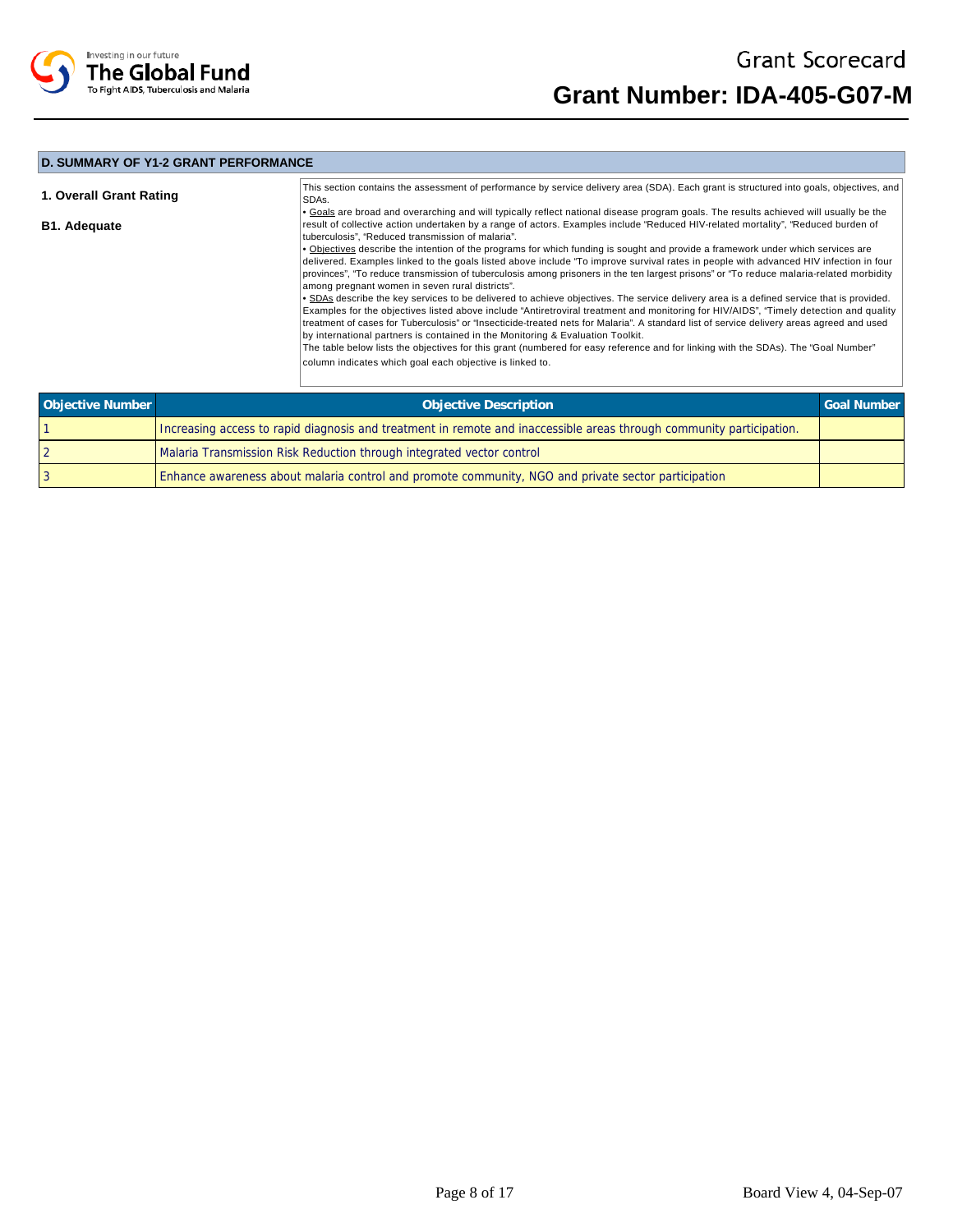

## **2. Service Delivery Area (SDA) Ratings**

As stated, Service Delivery Areas (SDAs) are linked to an Objective (the 1st column on the left contains the objective number). Some SDAs may appear under different Objectives.

SDAs are typically measured through coverage indicators, categorized into three levels: Level 3, people reached; Level 2, service points supported; and Level 1, people trained (the 3rd, 4th and 5th columns display the number of indicators per level that have been assessed for the SDA indicated).

Based on results achieved against targets for each indicator, SDAs are given a rating: A= Expected or exceeding expectations; B1= Adequate; B2= Inadequate but potential demonstrated; C=Unacceptable (the 6th column contains the SDA rating and the 7th contains the rating's justification).

| Objective | <b>SDA</b>                                                                | Level3 Level2 Level1 Rating |              | Evaluation of Performance (at the SDA level)                                                                                        |
|-----------|---------------------------------------------------------------------------|-----------------------------|--------------|-------------------------------------------------------------------------------------------------------------------------------------|
|           | SDA - Treatment: Prompt, effective anti<br>malarial treatment             |                             | $\mathsf{A}$ | Excellent progress. However, the Level 1 indicator of lab<br>technicians trained achieved only 71%.                                 |
|           | SDA - Prevention: Insecticide-treated nets                                |                             | <b>B1</b>    | Two indicators are fully reached. However, the key level 3<br>indicator achieved only 36% due to severe procurement<br>constraints. |
|           | SDA - Prevention: Behavioral Change<br>Communication - Community Outreach |                             | <b>B1</b>    | very good progress in all indicators; but no reporting<br>of 'people reached'.                                                      |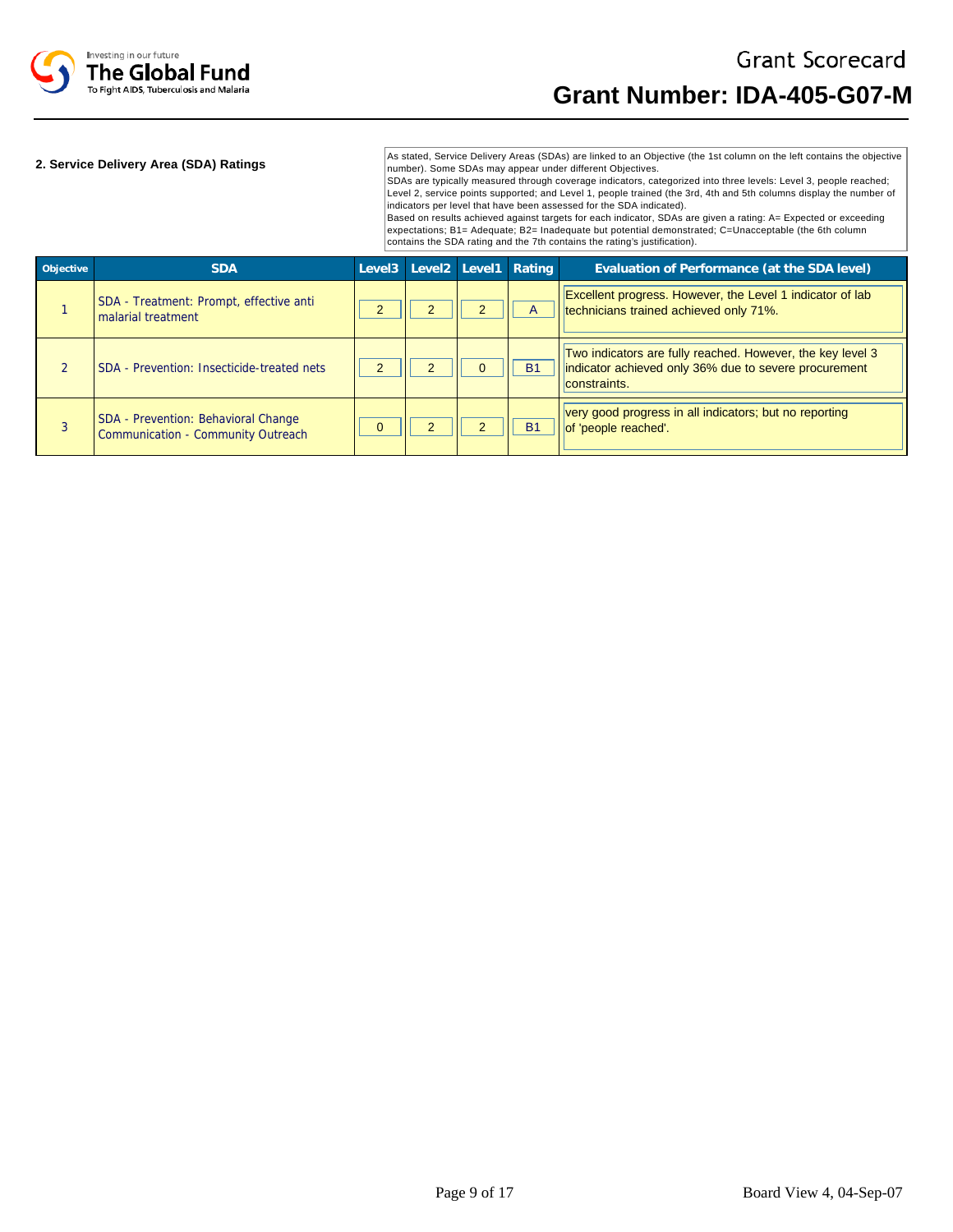

#### **3. Indicator level Performance**

## **PROGRAM OBJECTIVES, SERVICE DELIVERY AREAS (SDAS), INDICATORS, TARGETS AND RESULTS.**

The numbers to the left of the indicators refer to their coverage level: Level 3, people reached; Level 2, service points supported; and Level 1, people trained. These early grants typically reported on a quarterly basis, so each period usually represents one quarter. Therefore, results reported in Period 6 are typically from month 18 of the grant term and are<br>the most recent results available. Cover

## **Increasing access to rapid diagnosis and treatment in remote and inaccessible areas through community participation.**

**SDA SDA - Treatment: Prompt, effective anti malarial treatment**

| Level                                  | Indicator                                                                                                                                                                         | Charted<br>Period | <b>Target</b> | Actual  | 0% 50% 100% 150% |
|----------------------------------------|-----------------------------------------------------------------------------------------------------------------------------------------------------------------------------------|-------------------|---------------|---------|------------------|
| Level 3-People<br>reached              | Indicator 1.1 - Number of uncomplicated Pf cases<br>treated with SP-ACT                                                                                                           | 6                 | 173,333       | 156,189 | 90%              |
| Level 3-People<br>reached              | Indicator 1.2 - Number of cases of severe and<br>complicated malaria treated with artemisinine<br>injections.                                                                     | 6                 | 37,500        | 107,111 | 286%             |
| Level 2-Service<br>Points<br>supported | Indicator 1.3 - Number of health facilities<br>equipped with ACT, arteether injection and RDKs                                                                                    | 6                 | 4,000         | 7,908   | 198%             |
| Level 1-People<br>trained              | Indicator 1.4 - Number of medical officers of the<br>state health services and of IMA, NGOs and<br>private organization trained in treatment of severe<br>and complicated malaria | 6                 | 2,100         | 2,302   | 110%             |
| Level 1-People<br>trained              | Indicator 1.5 - Number of Lab. Technicians<br>trained in malaria microscopy                                                                                                       | 6                 | 1,867         | 1,323   | 71%              |
| Level 2-Service<br>Points<br>supported | Indicator 1.6 - Number of sentinel sites<br>established for monitoring anti-malaria drug<br>resistance                                                                            | 6                 | 10            | 29      | 290%             |

# **Malaria Transmission Risk Reduction through integrated vector control**

| <b>SDA</b>                             | SDA - Prevention: Insecticide-treated nets                                                                     |                          |           |                     |                  |  |  |  |
|----------------------------------------|----------------------------------------------------------------------------------------------------------------|--------------------------|-----------|---------------------|------------------|--|--|--|
| Level                                  | Indicator                                                                                                      | <b>Charted</b><br>Period | Target    | Actual              | 0% 50% 100% 150% |  |  |  |
| Level 2-Service<br>Points<br>supported | Indicator 2.1 - Number of households owning at<br>least 2 Insecticide-treated Nets (ITN)* includes<br>baseline | 6                        |           | 2,535,000 2,544,882 | 100%             |  |  |  |
| Level 3-People<br>reached              | Indicator 2.2 - Number of ITNs distributed                                                                     | 6                        | 3.000.000 | 1.092.432           | 36%              |  |  |  |
| Level 3-People<br>reached              | Indicator 2.3 - Number of community owned nets<br>treated                                                      | 6                        |           | 4.806.768 3.037.067 | 63%              |  |  |  |
| Level 2-Service<br>Points<br>supported | Indicator 2.4 - Number of sentinel sites<br>established for monitoring insecticide resistance                  | 6                        | 20        | 20                  | 100%             |  |  |  |

## **Enhance awareness about malaria control and promote community, NGO and private sector participation**

| <b>SDA</b>                             | SDA - Prevention: Behavioral Change Communication - Community Outreach                     |                   |        |        |                  |  |
|----------------------------------------|--------------------------------------------------------------------------------------------|-------------------|--------|--------|------------------|--|
| Level                                  | Indicator                                                                                  | Charted<br>Period | Target | Actual | 0% 50% 100% 150% |  |
| Level 2-Service<br>Points<br>supported | Indicator 3.1 - Number of networks of CBOs<br>developed at district level                  | 6                 | 1.880  | 2,193  | 117%             |  |
| Level 1-People<br>trained              | Indicator 3.2 - Number of local NGOs/CBOs<br>service deliverers trained at district level. | 6                 | 230    | 2.746  | 1193%            |  |
| Level 1-People<br>trained              | Indicator 3.3 - Number of community volunteers<br>trained in malaria control strategies    | 6                 | 52,793 | 59,623 | 113%             |  |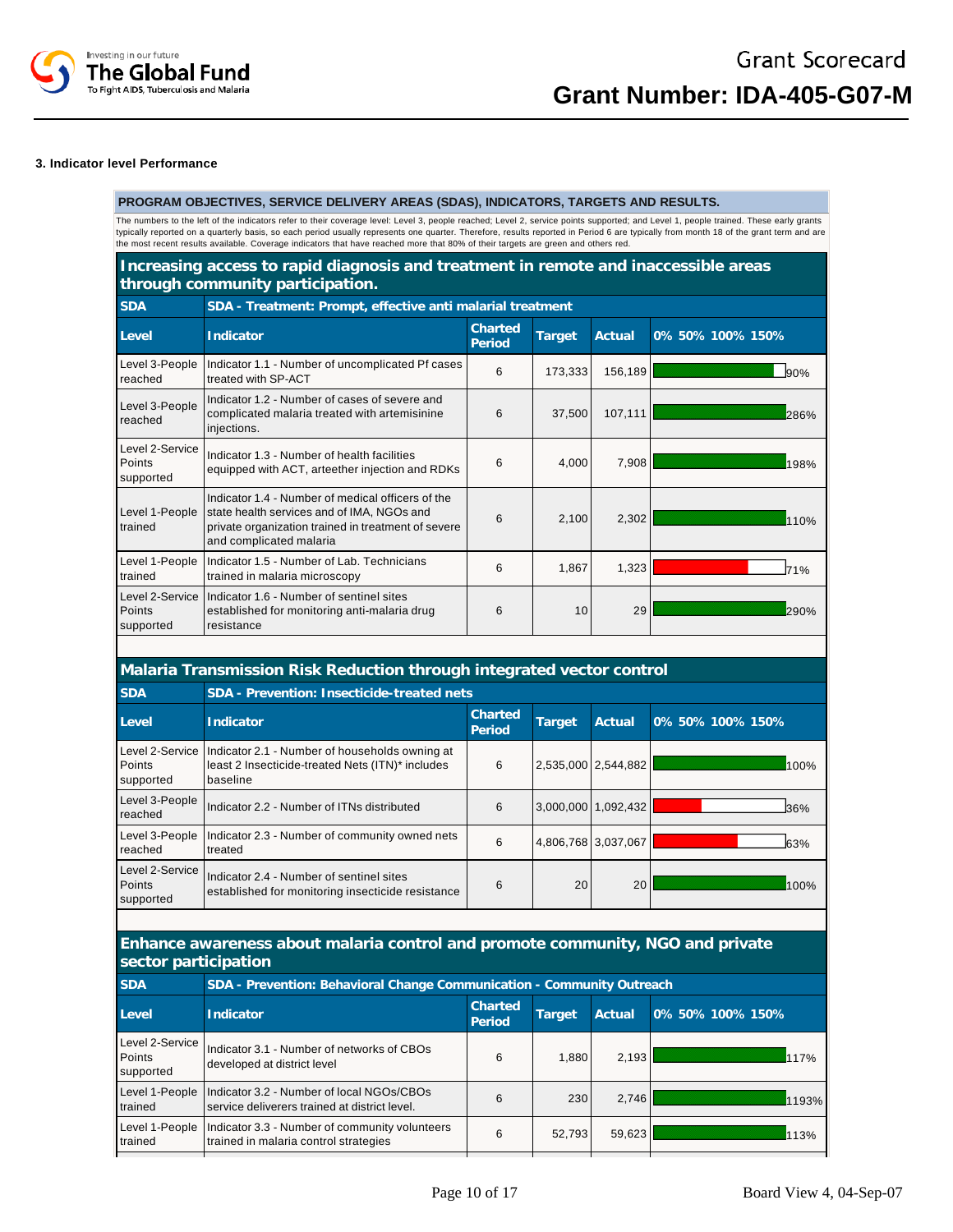

| Points<br>supported | Level 2-Service   Indicator 3.4 - Number of awareness camps<br>organized at village level for treating the bednets | 23.574 | 21.114 | 90% |
|---------------------|--------------------------------------------------------------------------------------------------------------------|--------|--------|-----|
|                     |                                                                                                                    |        |        |     |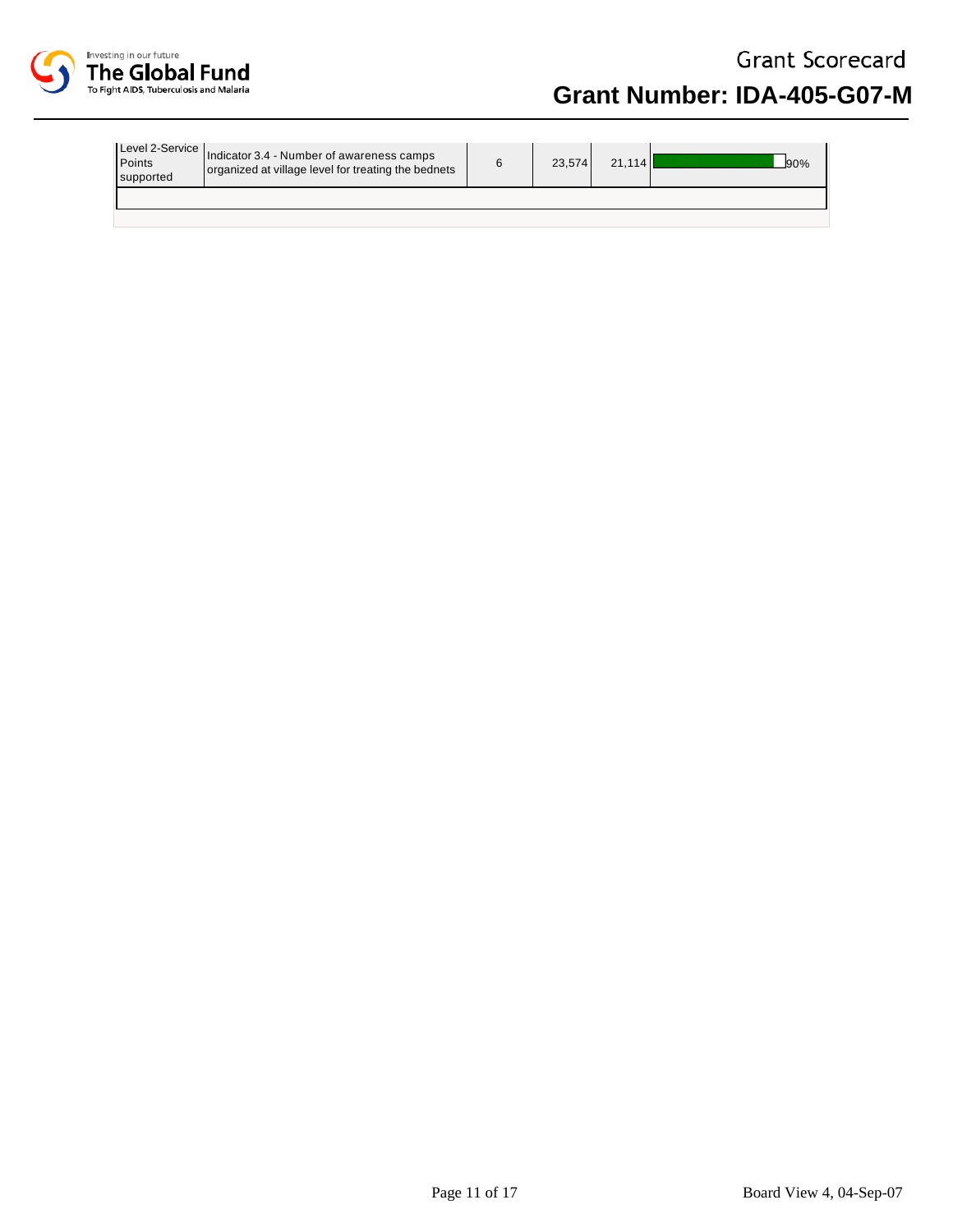

#### **4. Disbursement History**

\*Note: In the absence of previous agreements, and noting in the future we will have agreed amounts and dates for disbursement, we have created an expected amount.

The Expected Amount is calculated by subtracting the first disbursement from the 2 year approved budget and spreading the remaining portion evenly over 6 additional disbursement. The Expected Date is calculated by assuming that quarterly updates and disbursement requests are due within 45 days after completion of each quarter.

#### Expected vs. Actual Disbursements

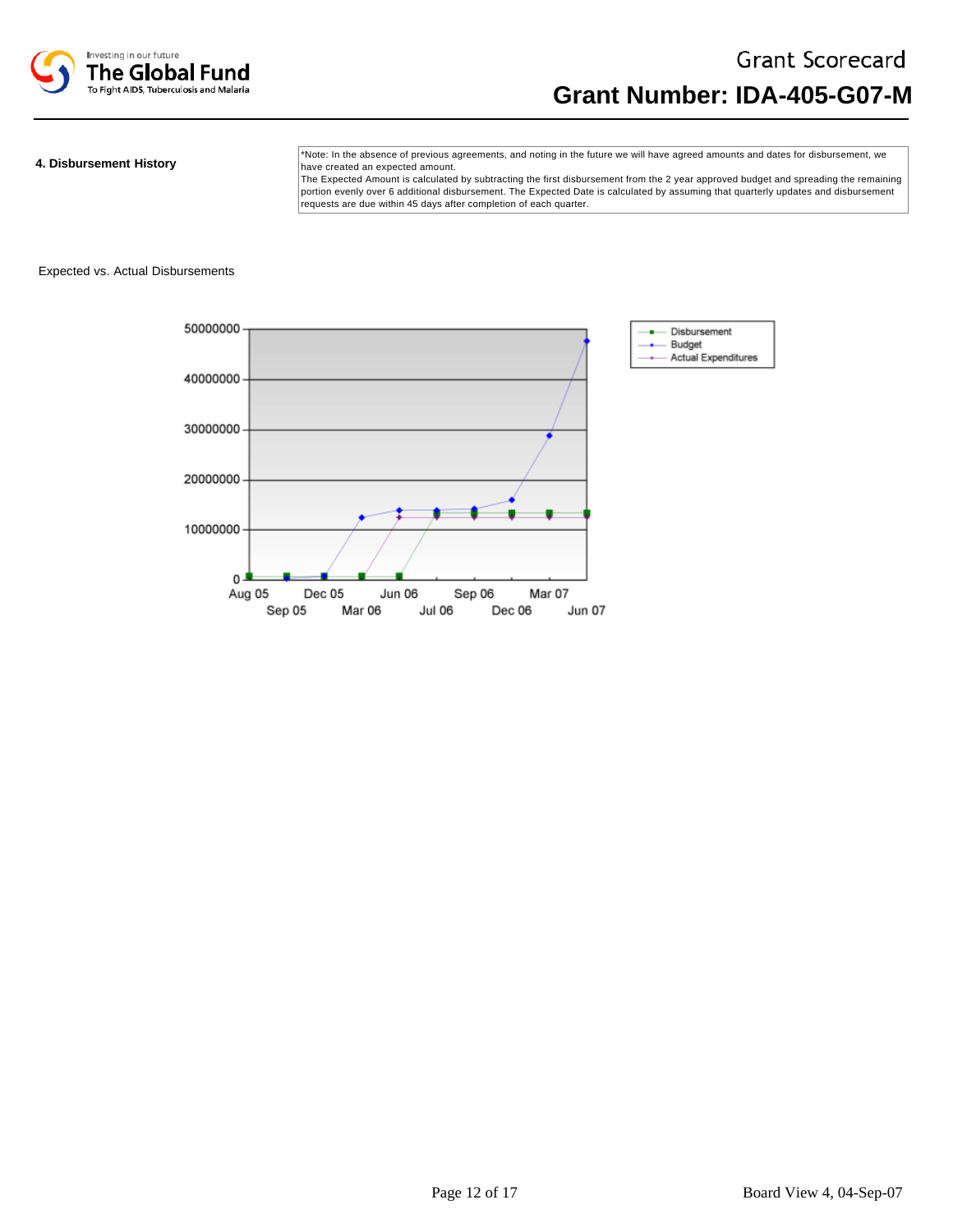

## **5. Estimated under-disbursement in Phase1**

| <b>Estimated under-disbursement in Phase 1</b>                                  | <b>Amount</b>  | Amount (in %) |
|---------------------------------------------------------------------------------|----------------|---------------|
| Phase 1 grant agreement amount                                                  | USD 30,158,833 | $0\%$         |
| Less: actual disbursed to date                                                  | USD 13,419,026 | 44%           |
| Less: expected additional disbursement until the end of Phase 1 grant agreement | $USD$ $0$      | 0%            |
| Expected undisbursed amount at the end of Phase 1                               | USD 16,739,807 | 56%           |

**1. How many months of the program lifetime are covered by the actual disbursements to date, including buffer period (e.g., 18, 21, 24 etc.) ?** 

#### 18 Months

### **2. Are actual disbursements to date significantly behind original disbursement schedules?**

## **If yes, please comment:**

## jn Yes jn No

The third disbursement request was received on 2 May 2007. The analysis showed slow use of funds, low performance in a number of critical indicators, and a large unspent balance with the PR. Therefore, no additional disbursements will be made.

#### **3. Do the expect additional disbursements until the end of Phase 1 appear to be high compared to amounts previously disbursed?**

## **If yes, please comment:**

in Yes in No

n/a

#### **4. Is it anticipated that there will be undisbursed funds of a material amount at the end of Phase 1 period?**

## **If yes, please explain why and provide other relevant comments if any:**

## in Yes in No

Against the budget of US\$28,439,792, expenditure incurred amounts to US\$10,432,979 (US\$ 9,091,684 at PR level and US\$1,341,295 at SRs level); representing only 37% utilization. The actual expenditures until end of June will be available at the end of August. They are expected to be higher that 37%. The major reasons for the funds underspent are delayed procurement and recruitment.

| 6. Expenditures and Cash Balance                    |                        |               |                  |  |  |  |
|-----------------------------------------------------|------------------------|---------------|------------------|--|--|--|
| <b>Principal Recipient Cash Balance</b>             | <b>Amount (in USD)</b> | Amount (in %) | Date:            |  |  |  |
| Actual disbursed to date by the Global Fund (to PR) | USD 13,419,026         |               | 100% 31-Mar-2007 |  |  |  |
| Less: Direct payments for PR Expenditures           | USD 9,091,684          |               | 68% 31-Mar-2007  |  |  |  |
| Less: PR disbursements to sub-recipients            | USD 3,418,043          |               | 25% 31-Mar-2007  |  |  |  |
| PR cash-balance                                     | USD 909,299            |               | 7% 31-Mar-2007   |  |  |  |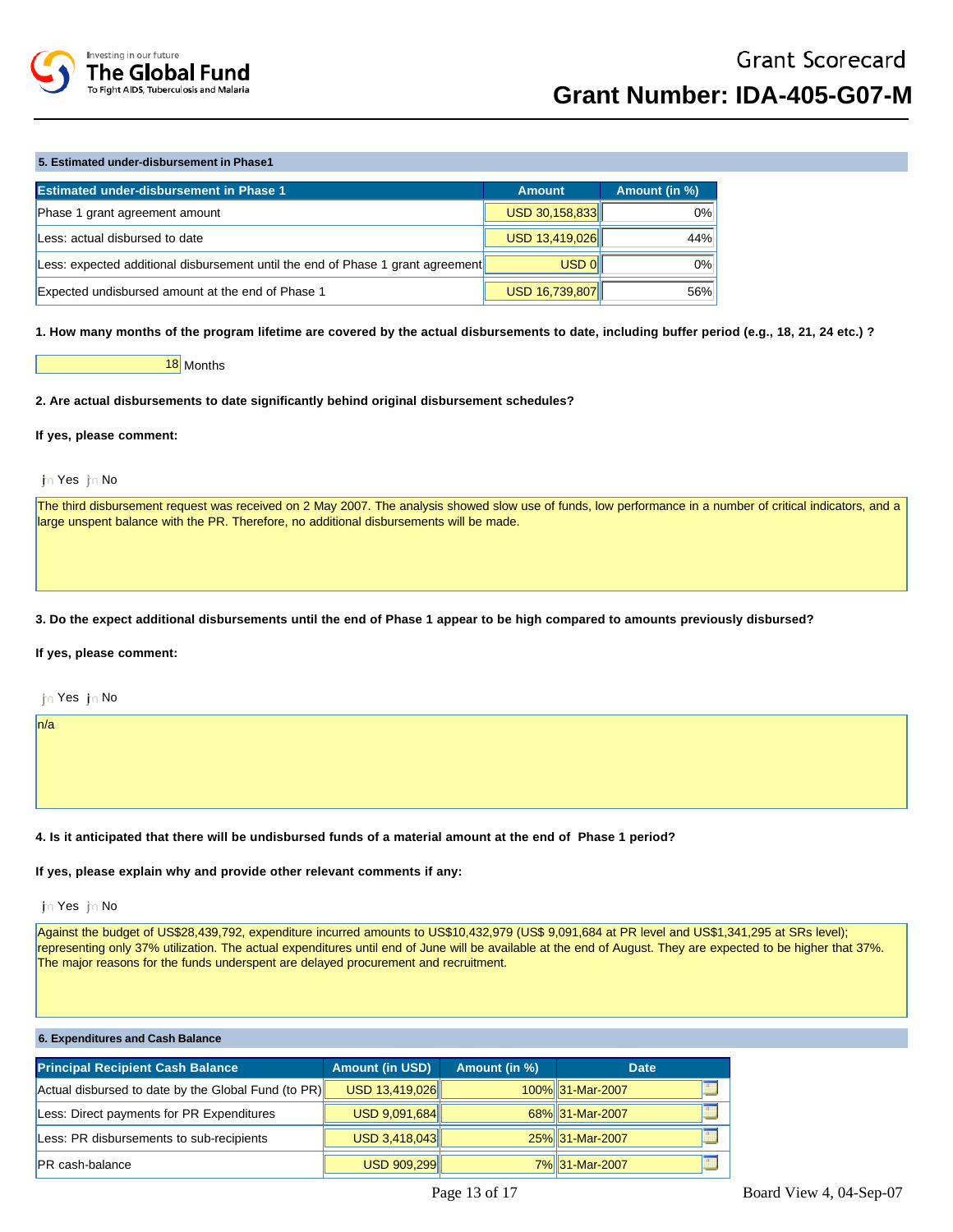

### **1. Are there any significant PR commitments to date that will be expended during the current or the next reporting period?**

#### **If yes, please give detailed comments:**

#### in Yes in No

In accordance with the copy of contracts made available by the PR, the contracted procurement value for commodities amounts to US\$7,672,570, out of which, PR has incurred an expenditure of US\$4,141,619 and the balance amount of US\$3,530,950 is proposed to be expended by September 30, 2007. Further, due to certain legal issues, PR was yet to finalize the contracts with 2 vendors for procurement of bed nets, of which the PR shall be placing the order (approximately US\$4,400,000). Recently, the same has been approved and PR shall be placing orders. Thus, the total expected procurement is approximately for US\$7,930,950. PR's cash balance amounts to US\$909,299 against which the committed expenditure is US\$7,930,950.

#### **2. Is the PR cash-balance of a material amount (relative to disbursements received from the Global Fund)?**

**If yes, please explain why and provide any other relevant comments, if any: (e.g., if disbursements received from the Global Fund cover a period beyond the expenditure period, unpaid commitments, implementation delays, etc)** 

#### in Yes in No

Since the Reserve Bank of India is the custodian of the grant, the account is in the name of the Ministry of Health and Family Welfare, the Government of India. Hence, PR does not maintain cash/bank book and does not have a bank account. Based on the LFA computations, PR's cash balance as at March 31, 2006 amounts to US\$909,299 which is 6.77% of the actual disbursed amount (US\$13,419,026) by the Global Fund.

PR has a committed expenditure of US\$7,930,950 comprising of US\$3,530,950 for procurement of drugs & commodities and approximately US\$ 4,400,000 for procurement of bed nets. Considering the same, PR shall require a further disbursement of US\$7,930,950 specifically for procurement and US\$1,790,326 for other GFATM activities. Thus, the total funds required in the ensuing period of Phase 1 shall then amount to US\$9,721,276. However, PR (including SRs) has a cash balance of US\$2,986,047. Accordingly, the funds required shall amount to US\$6,735,229.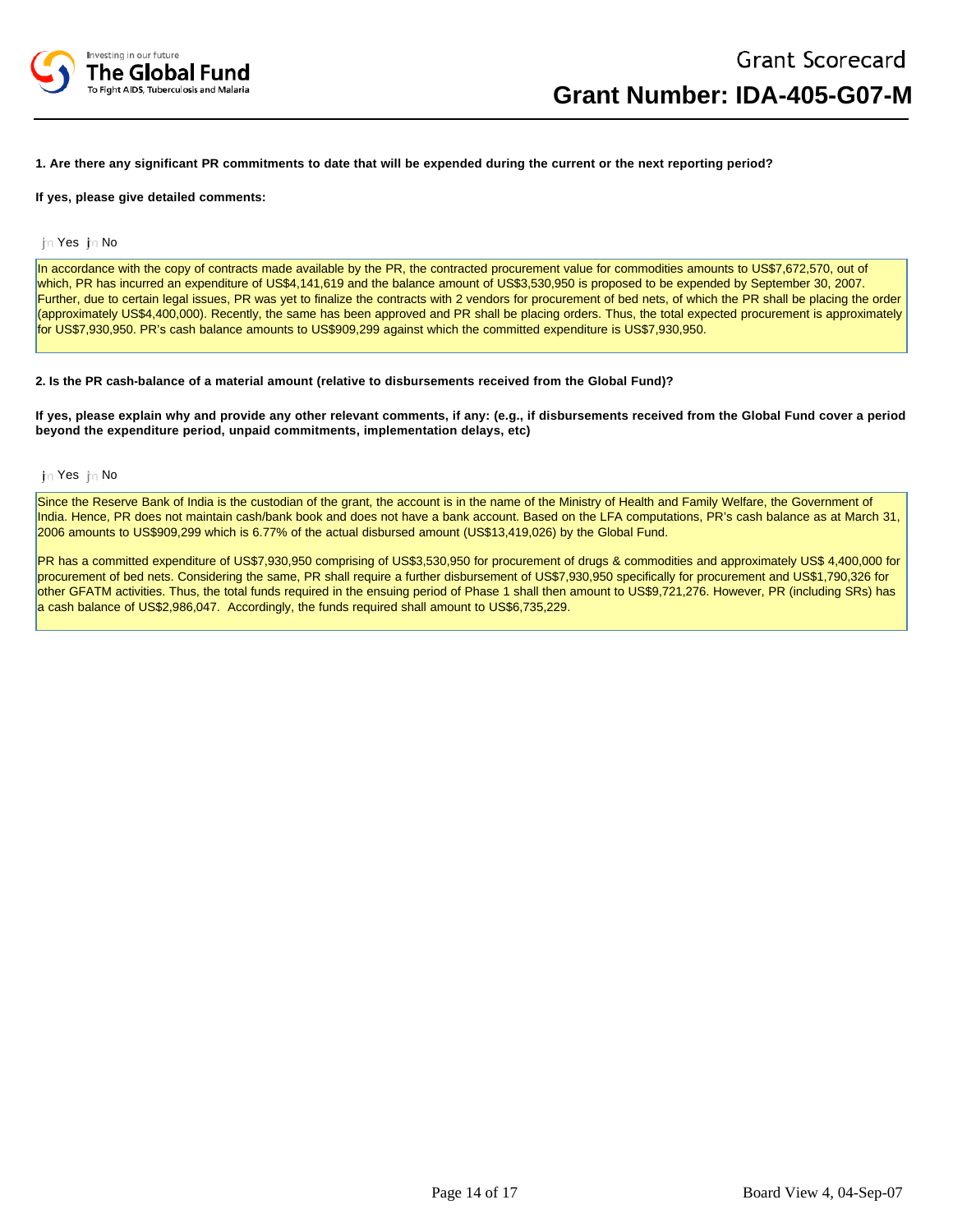

## **E. CONTEXTUAL CONSIDERATION**

#### **1. Have there been significant adverse external influences (force majeur)?**

im Yes in No

However, the outbreak of dengue and Chikungunya during 2006 and 2007 led to the political decision made by the Parliament and Prime Minister to divert all the MoH vectro borne disease related resources to address the outbreaks.

#### **1.1. If yes can they be alleviated?**

in Yes in No

#### **2. Are there any unresolvable internal issues (e.g. , non-functioning CCM)?**

th Yes in No

#### **3. Are there any program and financial management issues (e.g., slow or incomplete disbursements to sub-recipients or issues with the PR)?**

in Yes in No

Significant difficulties have been experienced with the procurement, delayed due to the WB approval delays, and recruitment, which required special approval of the Ministry of Finance. Strengthening the program and finanicial management capacities is required. Additional training on financial management has been delivered by the Global Fund in July 2007, which was attended by the number of the PR representatives.

#### **4. Are there any systemic weaknesses in:**

#### **4.1. Monitoring and evaluation?**

jn Yes jn No

NVBDCP has weak monitoring controls over the sub recipients. No follow ups are made for receipt of SOEs on timely intervals. Lack of monitoring control may result in the PR remaining unaware about the states performance resulting in inaccurate fund utilization. Overall situation is improving; however, further strengthening the M&E capacity at district and central level is required.

#### **4.2. Procurement and suppy management?**

im Yes im No

There was a substantial delay in the implementation of PSM plan, as the project started in July 2005, while the plan got approved only in March, 2006. Further, procurement of mosquito bed nets was delayed on account of procedural formalities and complaints received against the approved suppliers. Thus, there was an overall delay in procurement process as the commodity procurement under the IMCP was merged with the proposed World Bank assisted Vector Borne Disease Control Program (VBDCP). Delay in approval of the World Bank for retro-active financing of commodity procurement under the proposed VBDCP led to overall delay in initiating procurement process. Overall situation has improved.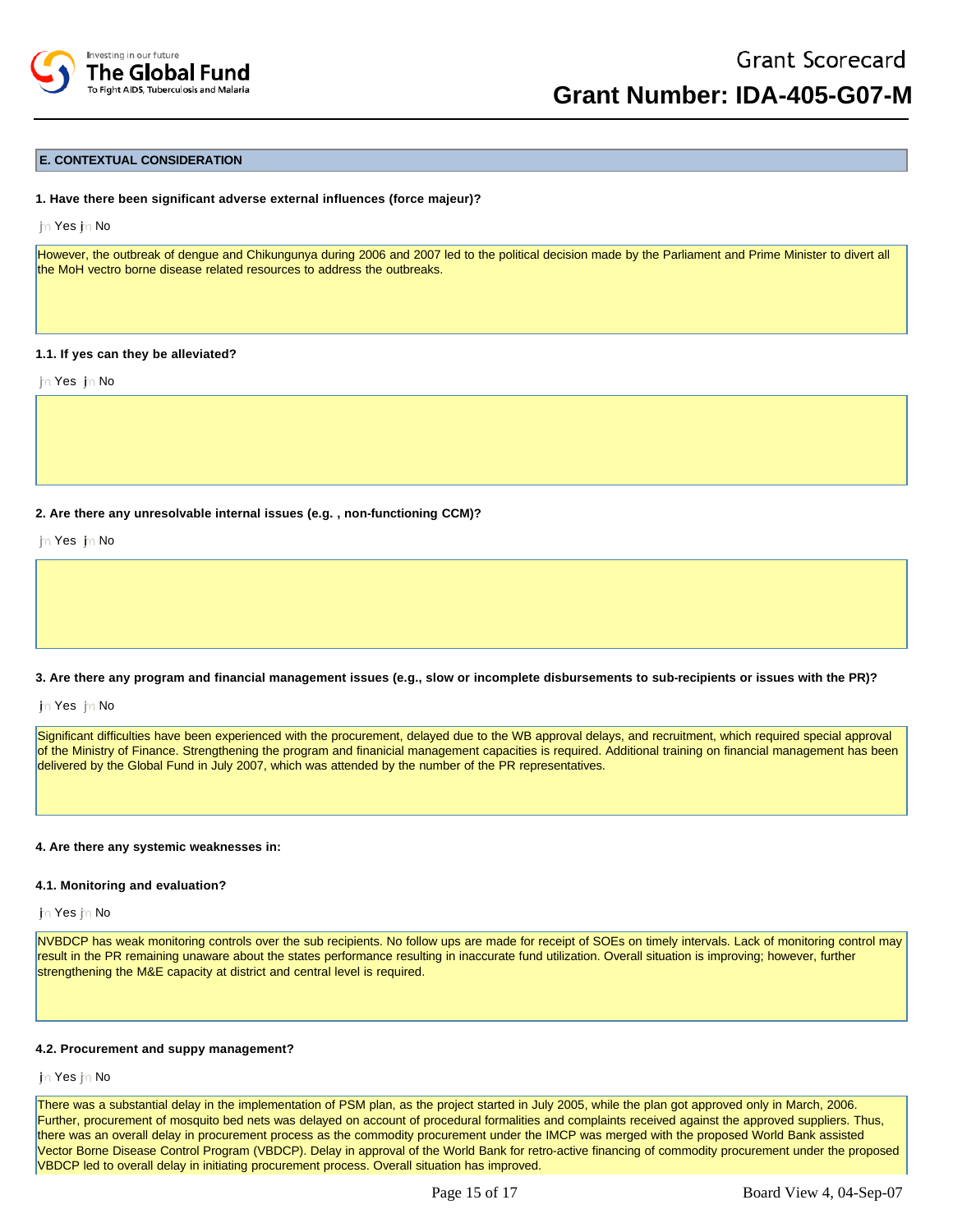

Delays in procurement formalities due to lack of approvals resulted in the PR not being able to undertake procurements required for curbing malaria. Thus, requisite preventive measures could not be taken, resulting in excessive expenditure on treatment of malaria cases.

There is also concern regarding the program's compliance with the Global Fund's procurement Quality Assurance policy. ACTs classified as C2 were procured when in fact C1 classified ACTs were available. In addition, no notification of this was made to the Secretariat and consequently no testing was organized.

## **4.3. Any other areas?**

jin Yes jin No

Due to GOI administrative issues, the PR could not recruit the budgeted staff in Phase 1. TA will be provided by the WHO to improve the technical capacity of central and state level personnel.

**5. Are there any material issues concerning the quality or validity of data?**

im Yes im No

**6. Have there been any major changes in the program-supporting environment? (e.g., recent initiation of capacity strengthening, support of implementation by technical partners, changes in the intervention context or political commitment?)**

jn Yes jn No

WHO will be providing TA and assisting with the emergency procurement. Synergies and close coordination with the forthcoming World Bank assisted US\$ 200 million Vector Borne Disease Control Project have been discussed and will be ensured, in view of common goal and objectives as well as interventions.

**7. Has the program demonstrated significant improvements in implementation over the last 6 months?**

jn Yes jn No

The program has constantly been improving in terms of implementation and ensuring desired coverage. The first two quarters after commencement of the program did not see much activity and results recorded in respect of many indicators were zero. It was much later that the program picked up momentum and in the case of certain coverage indicators exceeded the targets.

## **8. Have there been any changes in disease trends?**

in Yes in No

**9. Is there information that would indicate that the program was not advancing the Global Fund's operating principles to:**